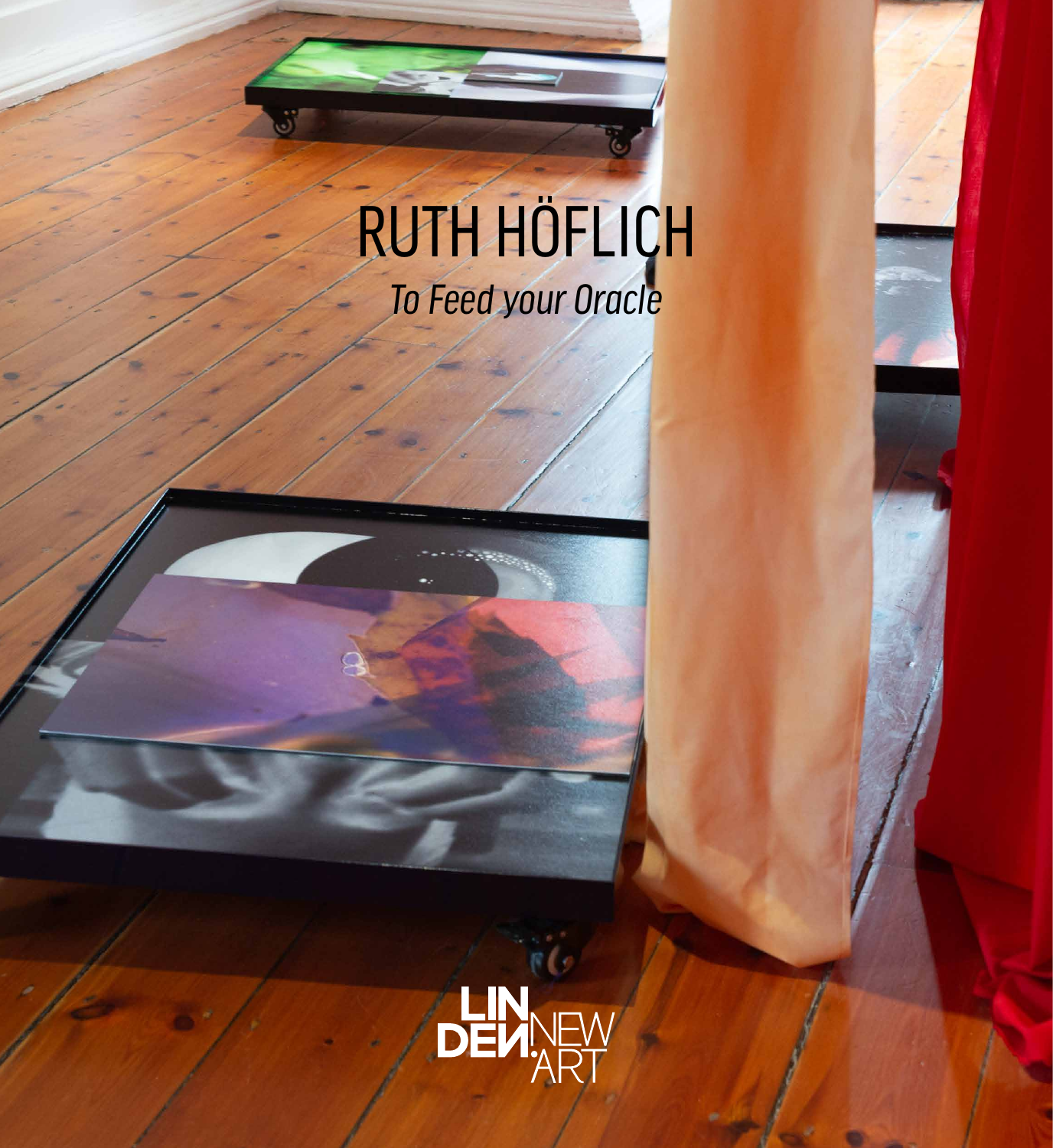IMAGES > [Front cover] Ruth Höflich, *To Feed your Oracle* [installation view], 2021. Image courtesy of the artist. Photograph: Theresa Harrison Photography. > [Right] Ruth Höflich, *To Feed your Oracle* [installation view], 2021. Image courtesy of the artist. Photograph: Theresa Harrison Photography.

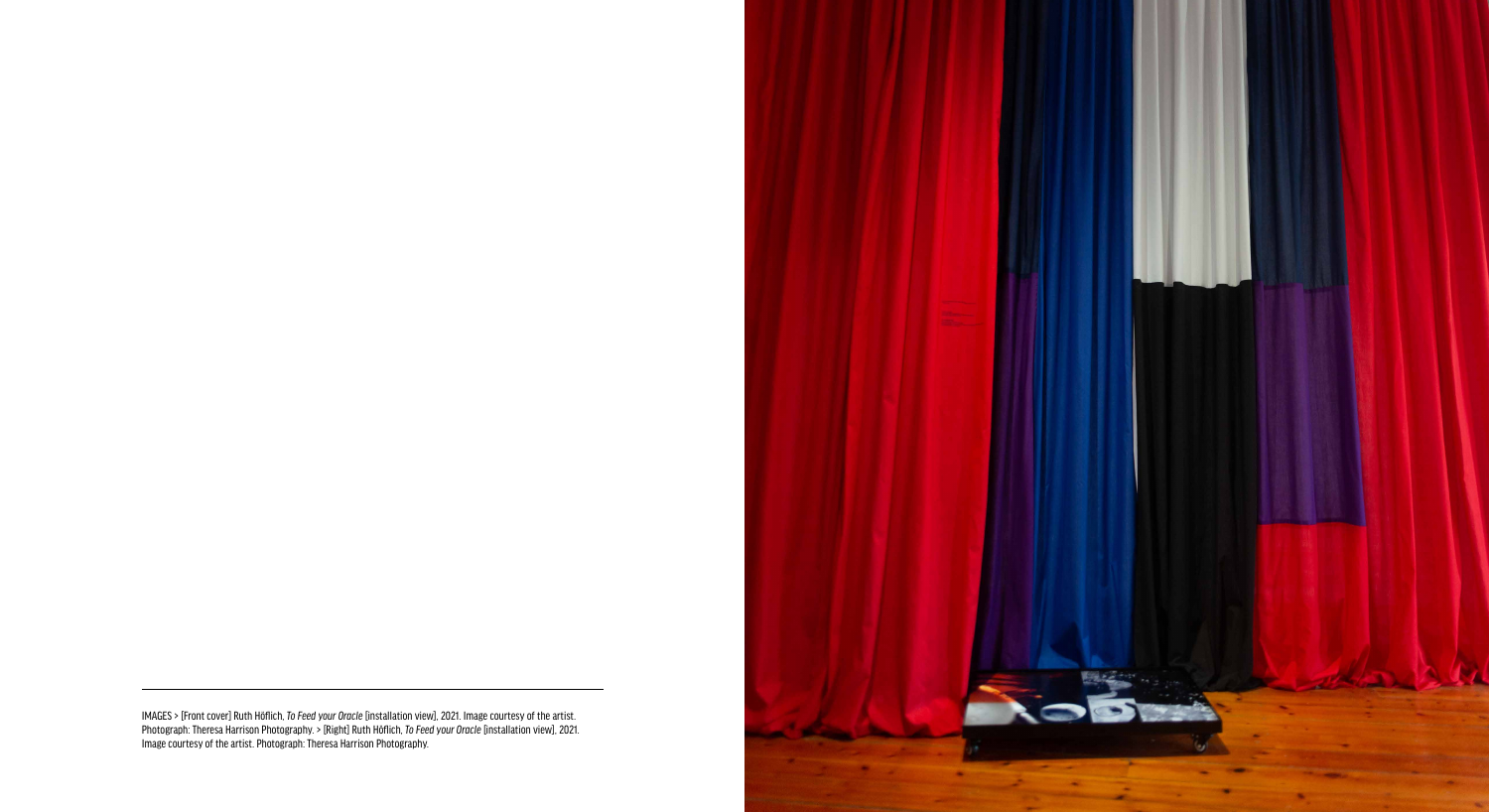

IMAGE > Ruth Höflich in her studio, 2021. Photograph: Theresa Harrison Photography.

#### **JH: Your work draws on a broad range of technical skills, how has your practice developed over time?**

RH: I grew up in a print making and publishing environment and was involved in a lot of artist publishing and working between books and photography too. I was always thinking of ways to expand the exhibition space. That often included a lot of collaboration and thinking about other forms for the work to take, so rather than just a classical approach to photography it was sitting within other structures.

The starting point was always photography as a narrative device. Then the moving image part came in a little bit later, when I felt I could combine all these interests into

one space. Working with text and language comes into films naturally, in scriptwriting particularly. So, film is an animated form of all these interests, and it allows me to bring them all into one space. I'm increasingly drawn to working with the moving image and thinking about film.

**JH: Given your early exposure to writing and printing, the Georges Mora Fellowship must have felt like a good fit as it involved working with the State Library of Victoria's collection. How has text influenced your work on this project?**

RH: I've worked with libraries before and different kinds of collections. The last film I made was also dealing with this idea of an archive. In terms of the WG Alma Conjuring

### RUTH HÖFLICH *In conversation with Juliette Hanson*

1 William George Alma (1904–93) was an Australian magician as well as a fine craftsperson and manufacturer of conjuring apparatus and props. His passionate interest in every aspect of magic, and his lifelong dedication to the art of conjuring combined to create a research collection of great range and depth, now held as part of the Arts collection. The WG Alma Conjuring Collection contains around 2000 books on magic, 60 magazine titles, 1500 photographs, 300 posters, over 400 detailed research files on individual magicians, and other magic memorabilia, including small tricks and models. [Source](https://www.slv.vic.gov.au/search-discover/explore-collections-theme/film-performing-arts/magic/wg-alma-conjuring-collection ). https://www.slv.vic.gov.au/search-discover/explore-collections-theme/ film-performing-arts/magic/wg-alma-conjuring-collection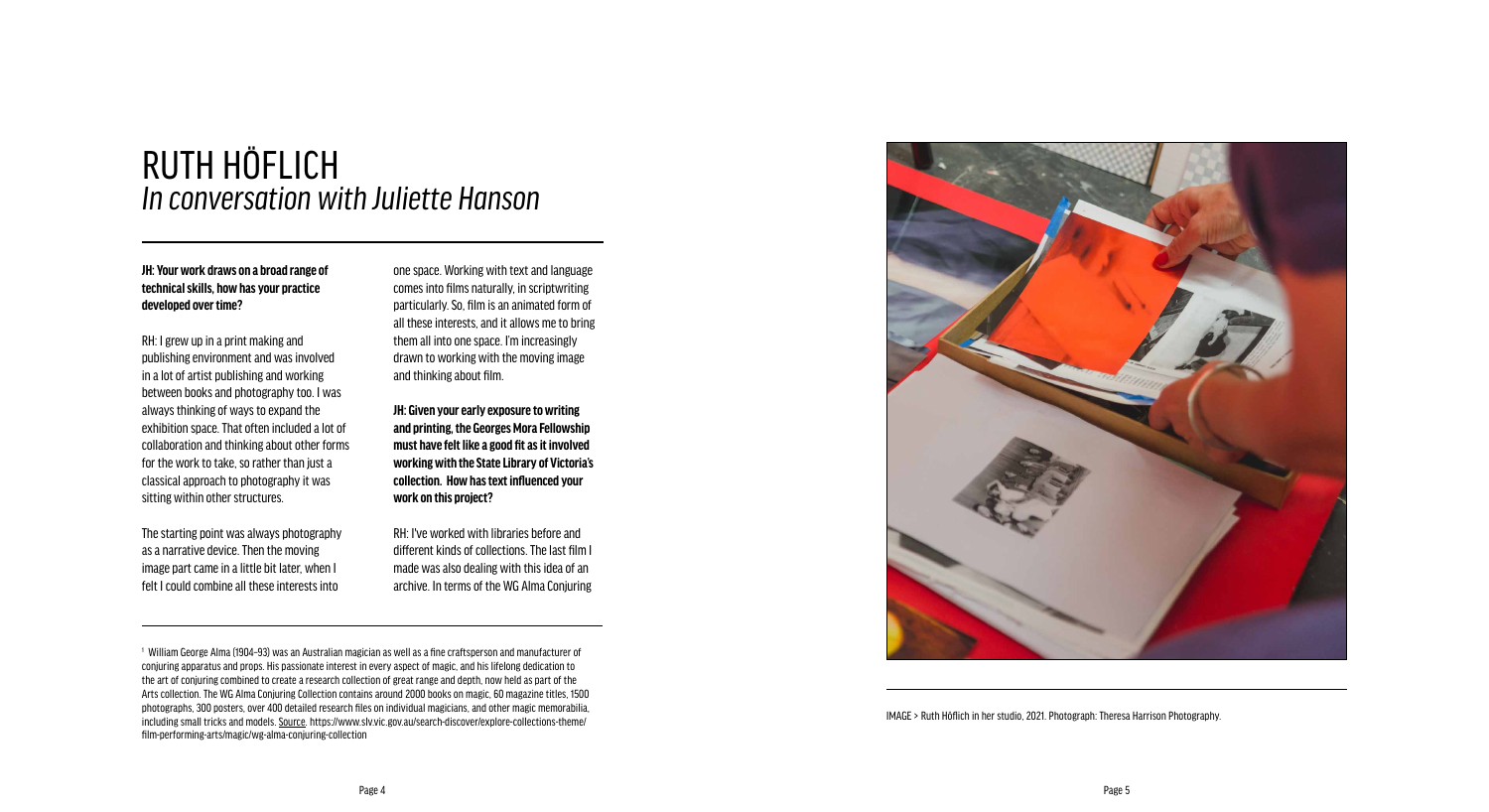

IMAGE > Ruth Höflich, *To Feed your Oracle* [installation view], 2021. HD single-channel video. Image courtesy of the artist. Photograph: Theresa Harrison Photography.

Collection at the State Library, I looked more at visual elements such as images of performance and catalogues of props and ephemera surrounding the staging of magic, rather than the accompanying text. The material in the Conjuring Collection is from the 1950s to the 1970s, so a very particular time frame, within which Alma gathered this collection. There's a lot of outdated gender roles represented in this collection, such as the male magician with the female assistant that I wasn't interested in working with. But the library as a space was interesting for me because you have this existing material and you engage in a process of rewriting things and remaking ideas, so in the end I don't really feel I'm directly referencing the collection anymore in this new work, but rather the visual and mental mechanisms that play into the construction of an experience.

**JH: Your photographic images are very layered they almost have a kind of abstract feel about them. Does that somehow point towards the subjective nature of seeing, in that your perception of something will always have those layers to it?** 

RH: Looking is always informed in some way or other; you're implicated as an observer

in the images that you are making. A lot is implicated in seeing something. It's not a straightforward experience. It's informed by all sorts of things and I think the nesting and the layering of my photographic images, as they're presented in this show, allow me to play with that. They often depict quite ordinary things like coffee cups and household items. The photographs start with simple observations and then they become more abstracted. I'm trying to go beyond the medium in some ways, so the photograph is only the beginning or the surface of something more complex related to the mediated process of seeing things.

**JH: I was interested to know if you've had a long-term interest in magic or conjuring and that's what led to you applying to use this particular part of the library's collection, or if your interest was piqued when you discovered that there was this relatively secret part of the library's holdings?**

RH: I was always interested in the idea of there being other knowledges or different epistemologies. Things you don't know about and systems around making things visible that are invisible or unseen or unperceived. I think that magic is a sort of theatrical playful way of thinking around these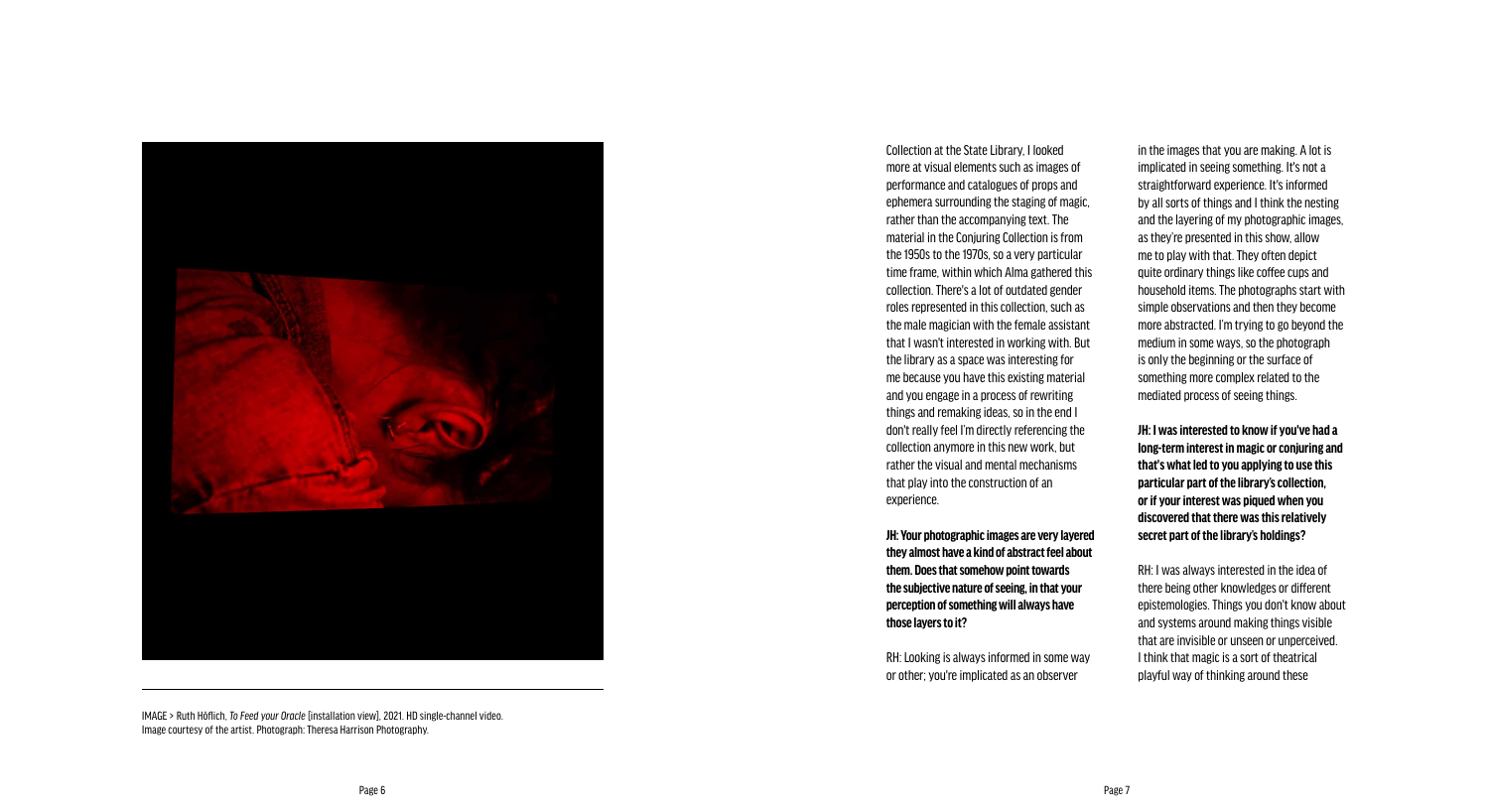IMAGE > Ruth Höflich, *To Feed your Oracle* [installation view], 2021. Image courtesy of the artist. Photograph: Theresa Harrison Photography.

ideas, using illusion and manipulation, for example. I think the idea of magic has also changed alongside the development of new technologies. The technologies we've created produces, for example, certain surfaces we don't understand or ways of communicating across space and time that is, for most of us, completely mysterious and unfathomable in how it happens.

You can expand this way of thinking to look at politics and public life, and how that has an aspect of make believe, and especially now with things like deep fakes in the media, the status of the images that are presented as reality is highly questionable, they have no relationship to anything real, yet they infiltrate public consciousness. It's good to maintain an awareness about visibility and reality and how it's performed and created at the highest level of society and politics. On the flip-side, I hope my work points to the power of the imaginary in laying a groundwork from which to create other realities.

**JH: Maybe you could um tell me a little bit more about how those ideas are embodied in the work that you're presenting at Linden?**

RH: The curtain installation is probably the most direct reference to magic in terms

of it alluding to a stage, but I've set it up so that there is no front or back. You can walk around it and it changes according to your perspective so it doesn't hide anything like a stage curtain might, but I think it allows people to read the room as a relational stage. The photographs play with layering and some of them are presented on table-like structures that function a bit ike performance props. The shifting imagery of the layered photographs on the tables can also be thought of kind of like card games.

I have one image that has a so-called trick in it and it's not really a trick it's a natural physical phenomenon. It is a balloon that is held above a flame, yet doesn't burst, because it has been filled with water. Audiences wouldn't understanding the causality unless they had that knowledge. I think the most interesting tricks are the ones that show you that you don't understand the full picture, but it's not a trick it's just nature. It indicates again that there are levels of reality that we don't know about. Magic is often just the unknown.

#### **JH: And what is the film about?**

RH: The film speculates about vision being a product of more than just the sight or the immediate senses. From a physiological or

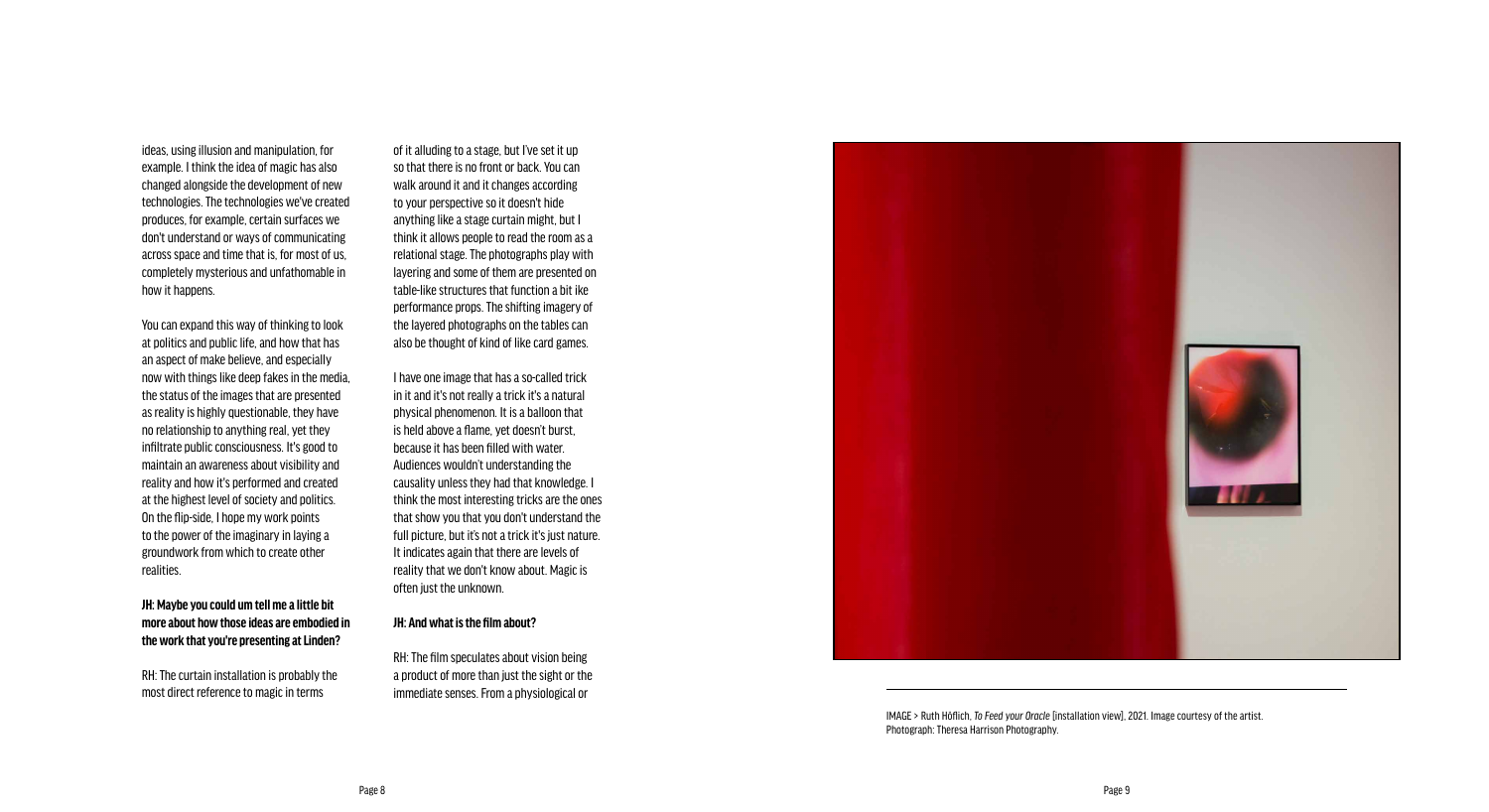

Ruth Höflich, *To Feed your Oracle* [installation view], 2021. Image courtesy of the artist. Photograph: Theresa Harrison Photography.

cognitive point of view it's about how an image relates to memory. It's a strange and interesting thing I think because we tend to, in hindsight, see the memory as an image even though we're not actually experiencing it as an image at the time.

In the film, a group of people are describing a series of images from memory. Their descriptions are heard in layers, simultaneously, which is like a collective trance or sleep situation. It could be read as a kind of hypnosis performance, but it could also be something more like an imagined, communal experience where they share this imaginary or telepathic space. I was thinking about the idea of manipulation in a theatrical space where mentalists would pretend to read minds. I was trying to imagine what if you own that space, and it becomes more of an empowering tool for people to connect at a different level.

**JH: The idea that we all construct our own reality makes me think about how this impacts our relationships with other people. How can we all communicate with each other and get along with each other and share the same space if we're all experiencing things differently. We all remember things in vastly different ways** 

#### **sometimes, depending on how we're feeling or even just from a spatial perspective.**

RH: I think if you are open to the idea that everybody perceives things differently, you can at least be open to what other people might be experiencing. To know that it's porous and you understand that you don't see everything is already a very different position to take.

In the film, you're not always sure who's talking and so it becomes a kind of collective identity and you have these individual voices within it, but it becomes a shared experience. It's about possible realities and futures and the role of the imaginary for the collective, which I think is a really important idea relating to communication and understanding of each other. The film is very much based on the idea that sensorial and somatic registers stand on equal ground with language. I hope it moves viewers beyond just an intellectual engagement with these ideas.

**JH: I suppose this way of thinking comes in into sharp relief when you're editing the film because you're taking these experiences and things that have been captured and then again reconstructing the situation. It**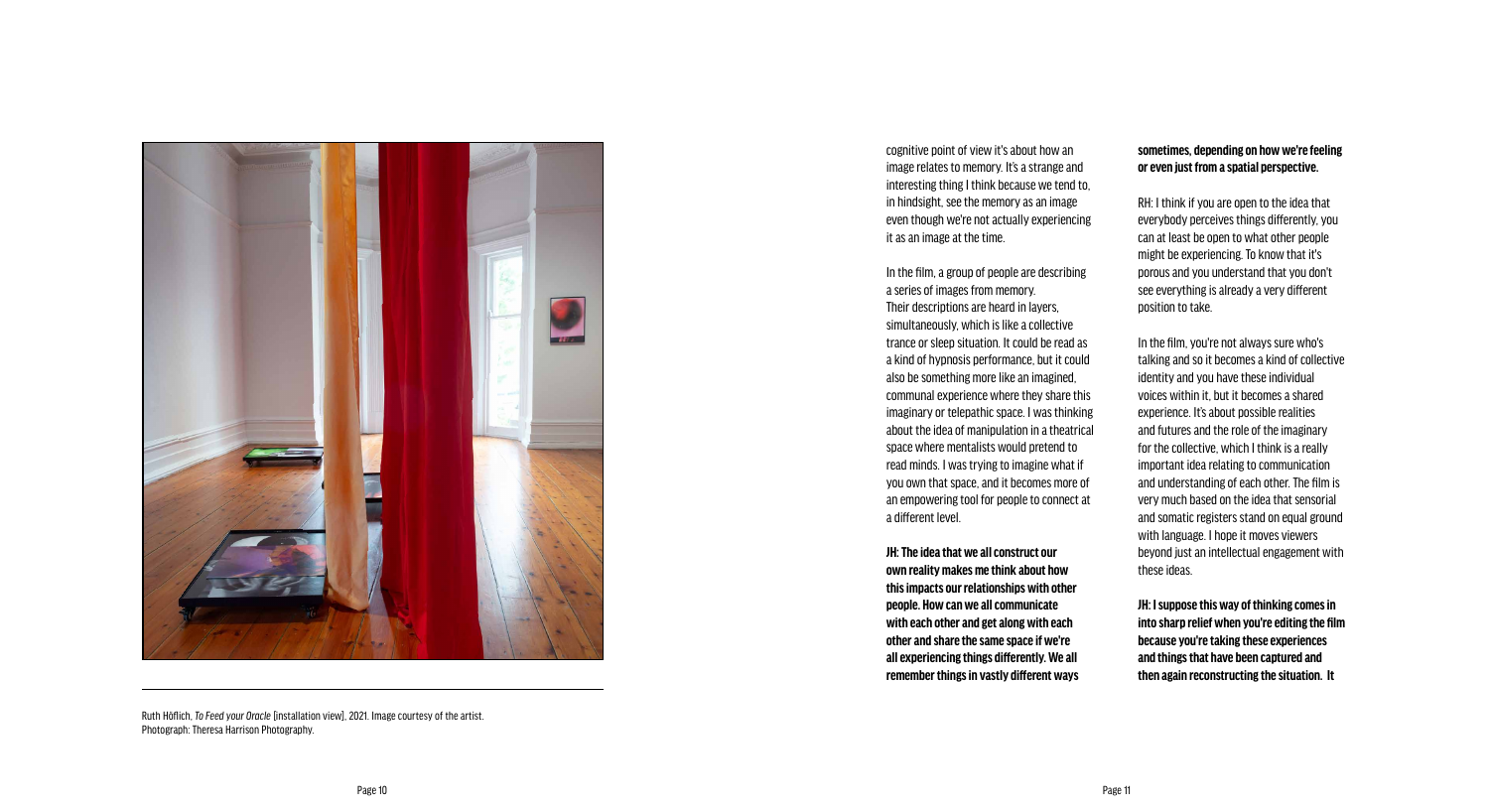

IMAGE > Ruth Höflich in her studio, 2021. Photograph: Theresa Harrison Photography.

**must be quite a challenging process to edit when you're thinking about manipulation and these layers of perception and layers of truth. Is the editing process intuitive or is it tightly planned?** 

RH: It's a mixture really. It requires a lot of planning beforehand obviously with film because you're directing people. For me the editing is super important because it's the process that brings the work together and where I do a lot of experimentation. It takes me a long time because I want to let the material speak, which is a form of conjuring in a way, when it does something unexpected or interesting beyond what you thought was there.

**JH: The title of the show is so intriguing –** *To Feed your Oracle* **– can you tell me more about what the word oracle means to you and how it relates to the work in the show?**

RH: When I was looking at all the conjuring material, I did get kind of frustrated with the gender stereotyping in it. So, I started looking at prophetic female figures in mythology as a sort of counterpoint to the male magician. I was looking at sirens and sybils and figures that are often hybrids between human and non-human animals. They represent guardians at the threshold of other types of knowledge, for example they can often see into the future. I thought that was an interesting contrast to this idea of manipulation that often comes through in the collection.

The oracle voice, which is often a female figure, gives people access to the future but it's not actually a prediction it's a sort of riddle that someone has to solve and that then affects the way they conduct their life, which then writes or re-writes the future. The oracle is empowered by embodied knowledge and sensitivity. There's this idea of second site and visions created from cracks and openings. It's not optical but draws on other processes of perception.

In both the film and the photographs, I try to create a sensorial space to convey information and to encompass how things are felt and how information is received and metabolised. I think even though as visual artists we work with sight, I always feel like I work on the edge of that. I'm trying to reach beyond the visible, but how do you make pictures around that? That's the challenge but that's what I'm essentially interested in.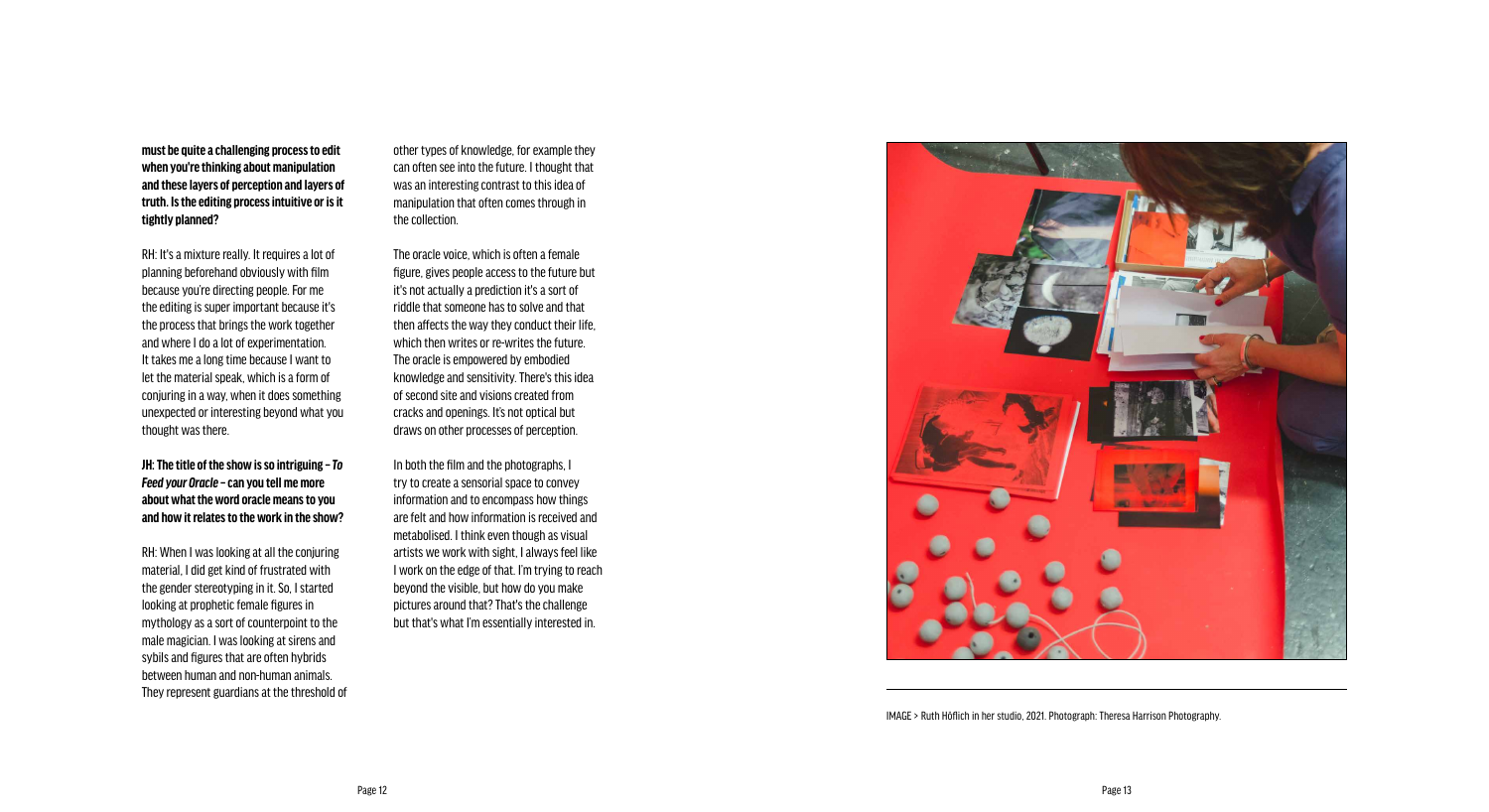Ruth Höflich is a visual artist born in Munich, Germany and currently based in Melbourne. Her work has been shown internationally at Kunstverein Munich, Haus der Kunst and Lothringer13, Munich; ICA London, Ten Letters in Glasgow; Lubov, New York and The Hidden Bar, Art Basel.

In 2019 she was awarded the Georges Mora Fellowship at The State Library of Victoria, Melbourne. Previously, Höflich has been an artist in residence at Grizedale Arts, UK, The Banff Centre, Canada and Maracuya, Tijuana. In 2016 she received the Emerging Artist Prize from the City of Munich.

Höflich's work has been published in *Nacre* Journal, Makhzin and *Mother Mother* amongst others and she has participated

in numerous publishing events such as Los Angeles Art Book Fair, Publish And Be Damned and the Feminist Art Book Fair, New York. She is also one part of Halpert/ Höflich, a collaborative practice engaged with artists' publishing and performance.

Höflich holds a Master of Fine Art from Bard College, New York and a Bachelor of Art from The Slade, London.

[www.ruthhoflich.com](https://www.ruthhoflich.com/)



## RUTH HÖFLICH

IMAGE > Portrait of Ruth Höflich, 2021. Photograph: Theresa Harrison Photography.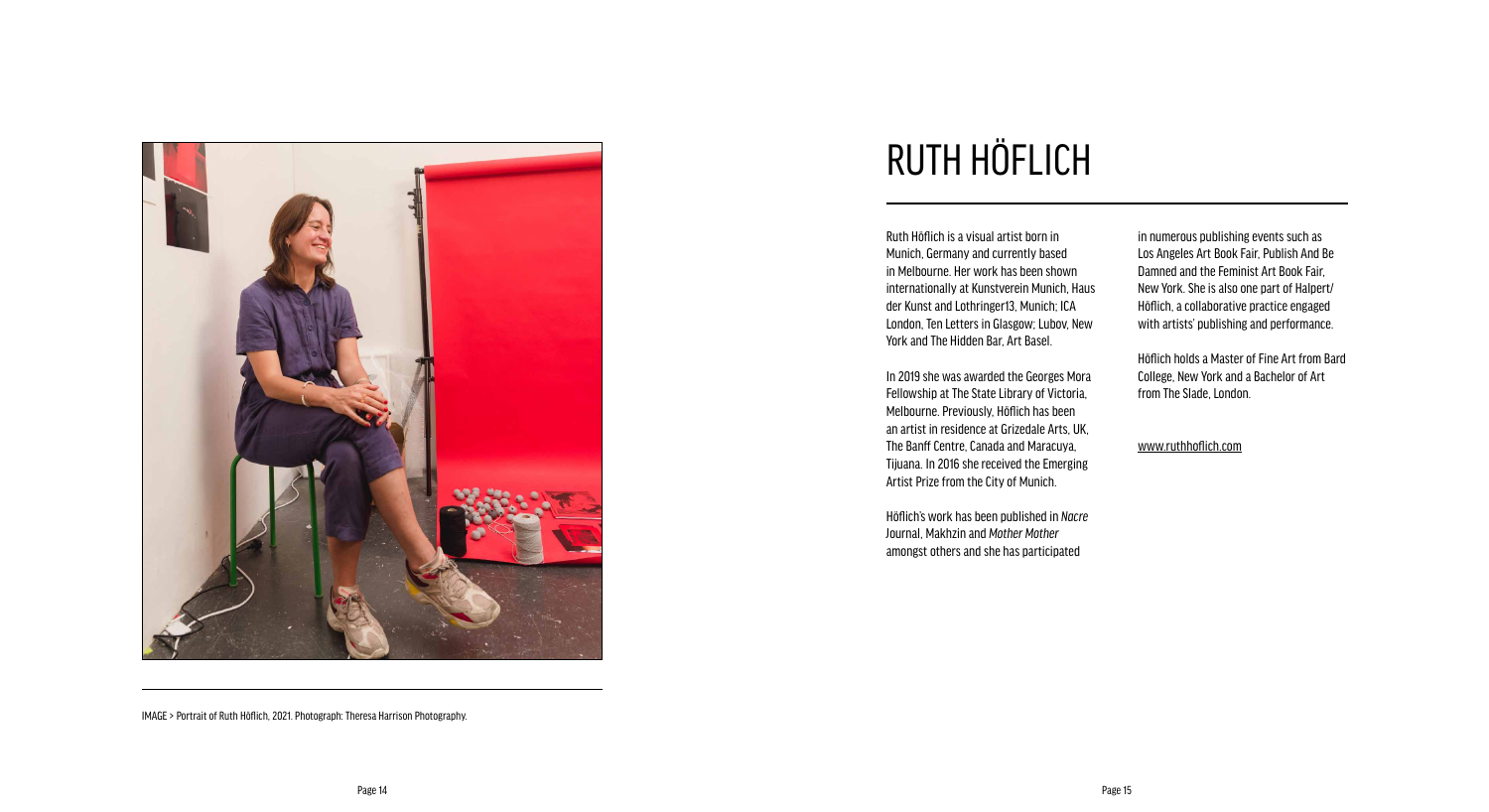*Eyes to look through 1*, 2021 archival pigment print, aluminium frame 55 x 40cm edition of 2 + 1 artist proof \$850

*Eyes to look through 2*, 2021 archival pigment print, aluminium frame 55 x 40cm edition of 2 + 1 artist proof \$850

*Eyes to look through 3*, 2021 archival pigment print, aluminium frame 55 x 40cm edition of 2 + 1 artist proof \$850

*Table with green light*, 2021 archival pigment print, aluminium frame, coasters, 85 x 60cm edition of 2 + 1 artist proof \$1,650

*Table with red light*, 2021 archival pigment print, aluminium frame, coasters, 85 x 60cm edition of 2 + 1 artist proof \$1,650

*Table with eyes to look through*, 2021 archival pigment print, aluminium frame, coasters, 85 x 60cm edition of 2 + 1 artist proof \$1,650

*The ceiling, the floor, the walls 1*, 2021 archival pigment print, unframed, 70 x 50cm edition of 3 + 1 artist proof \$450

*The ceiling, the floor, the walls 2*, 2021 archival pigment print, unframed, 70 x 50cm edition of 3 + 1 artist proof \$450

*Traveller*, 2021 fabric curtain, screen print, dimensions variable POA

*To Feed your Oracle*, 2021 HD single-channel video POA

Prices are inclusive of GST



### LIST OF WORKS

IMAGE > Ruth Höflich, *To Feed your Oracle* [installation view], 2021. HD single-channel video. Image courtesy of the artist. Photograph: Theresa Harrison Photography.